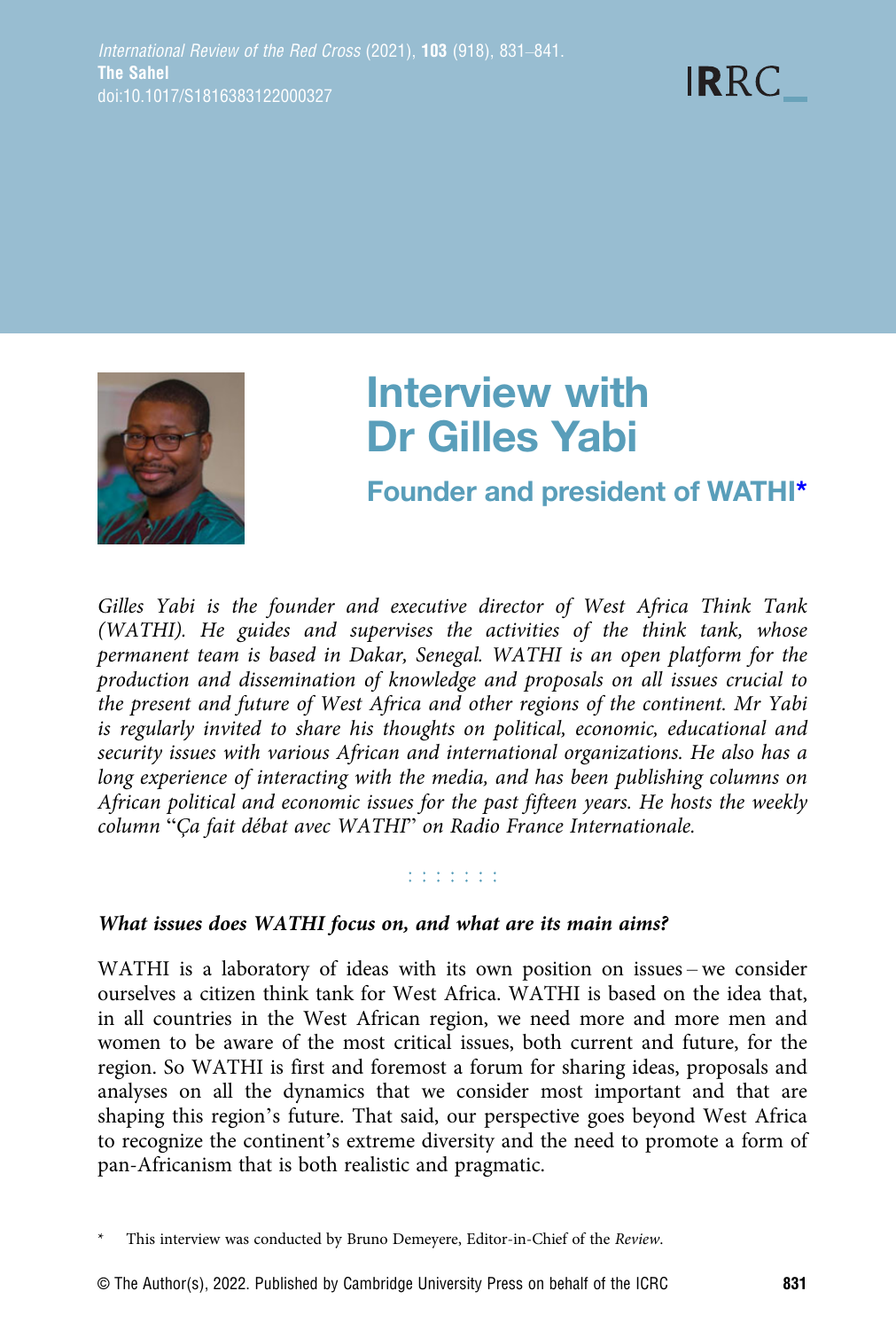One thing that is unique to WATHI is our generalist dimension. Rather than working on issues of politics, security, education or economics in isolation, we consider all of these aspects together, including the ways in which they are connected. The other thing that sets us apart is that we also decided to be a citizen think tank with an activist approach. We don't hide the fact that we want to change the trajectory of countries in this region, knowing of course that this is a long-term undertaking. So we put out proposals in all these areas, animated by the sense of responsibility that we feel as citizens.

## What's your analysis of the current dynamics underpinning the violence in the Sahel?

The first point I would make is that the current situation is extremely worrying. Just ten years ago, no one in this region would have imagined us being in the situation that we now find ourselves in, and by that I mean the level of risk, the absence of even short-term visibility on the future, but also political instability given the series of coups d'état that have taken place in Mali since 2012, for example. I lived in Mali in 2009 and 2010, and there may have been some hostage-taking and other recurrent security incidents in the north, but no one would have guessed that less than two years later such a complex crisis would emerge. The same could be said of Burkina Faso. Six years ago, no one would have thought that the country would find itself in such a fraught security situation, with repeated and very lethal attacks in regions in the north and east, and 1.5 million displaced people.

But what I'm more worried about is the fact that we cannot look to the future with confidence. When considered separately, each country seems to be bogged down in the crisis-exit process, and it's hard to be optimistic. One last observation: we mustn't just look at what's happening now, but at what that means down the road. That's what's going to enable us to move past this crisis and create the necessary conditions to prevent worse crises from happening in the future. In responding to the risks and the violence, we need to consider the potential consequences from the start, particularly in terms of education: what it means that schools are closed, what it means to have such a challenging humanitarian situation. With these things in mind, we will be able to create the right strategies and undertake the necessary actions.

# Most countries in the region are experiencing poverty, high unemployment among young people, the unravelling of intercommunity relations and growing competition for natural resources. Are these social challenges the main reason why non-State armed groups [NSAGs] are able to recruit members from certain communities?

When people analyze the reasons why young people join NSAGs, it seems to me that they often make the mistake of attempting to identify two or three factors and separate them from the overall context, thus overlooking the full complexity of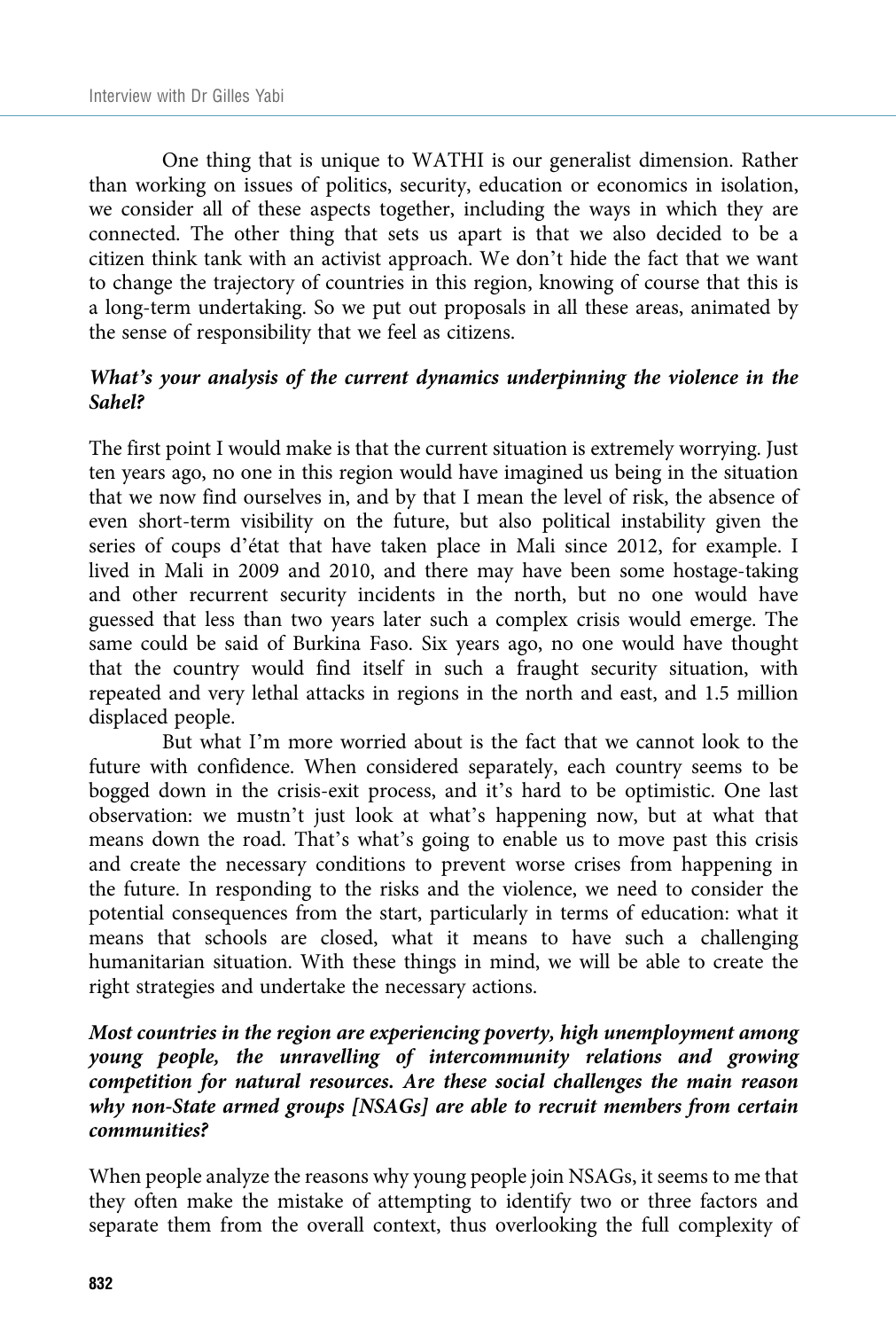the situation in which armed groups form and grow. I often draw a parallel with the sort of conflict analysis that we used to apply to rebel groups, which existed long before what are now known as jihadi or terrorist groups. Before terrorism took hold in this region, there were major armed conflicts in Liberia, Sierra Leone and Côte d'Ivoire, in the 1990s and 2000s.

I always look at three dimensions when analyzing armed conflicts: people, means and context. Analyzing the people involved means forming hypotheses about their motivations, and then distinguishing their motivations from their message – which never fully reveals their real motivations. Then it's necessary to examine the means that they have access to, as this is crucial to understanding how an armed rebellion takes place and how long it lasts. The other important dimension is the political, economic and social context in which a conflict breaks out and evolves. It's in this part of the analysis that we see the impact of such things as poverty level, lack of economic opportunities, and unemployment. Armed rebel groups are more likely to form, and armed conflict is more likely to occur, in certain situations, but circumstances aren't everything. The emergence of an NSAG depends on the presence of a certain number of people with their motivations and interests, the means available to those people, and a propitious context. If we fail to broaden our perspective, we tend to focus on only some of these factors.

What's more, people often forget the importance of means – unemployment and marginalization alone aren't enough for a significant and organized armed group to take shape. Substantial means and a particular set of power relations between the government and non-State entities are also required for such entities to risk taking up arms. This is not to say that factors of marginalization are not important, but you must not think that just because a group is frustrated, this will lead to armed conflict. When an organized armed group reaches a village where the government is absent and there are no security forces capable of fending it off, people don't necessarily need to buy into the group's message in order to find common ground with it.

We need to ascertain the real reasons why young people join armed groups, jihadi or not. Some join because they believe the message delivered by these groups, while others don't have a choice, since it's the only group around and is powerful. The leaders of these groups also know how to use the prevailing circumstances to tailor their message and boost the recruitment of combatants. But I again emphasize the fact that it's a convergence of factors – the fact that groups with the means to cause violence exist, and the fact that governments are absent, incompetent or not looking out for their people – that increases the risk of violence in the region.

# International partners have provided extensive and various forms of support in the fight against terrorism in the Sahel and in countries in the Lake Chad Basin. Has this produced the expected outcome, in view of the rapidly deteriorating security situation in these areas?

First of all, I would say that you just need to look at the current security situation in its various forms in the Sahel, and you'll clearly see that the involvement of various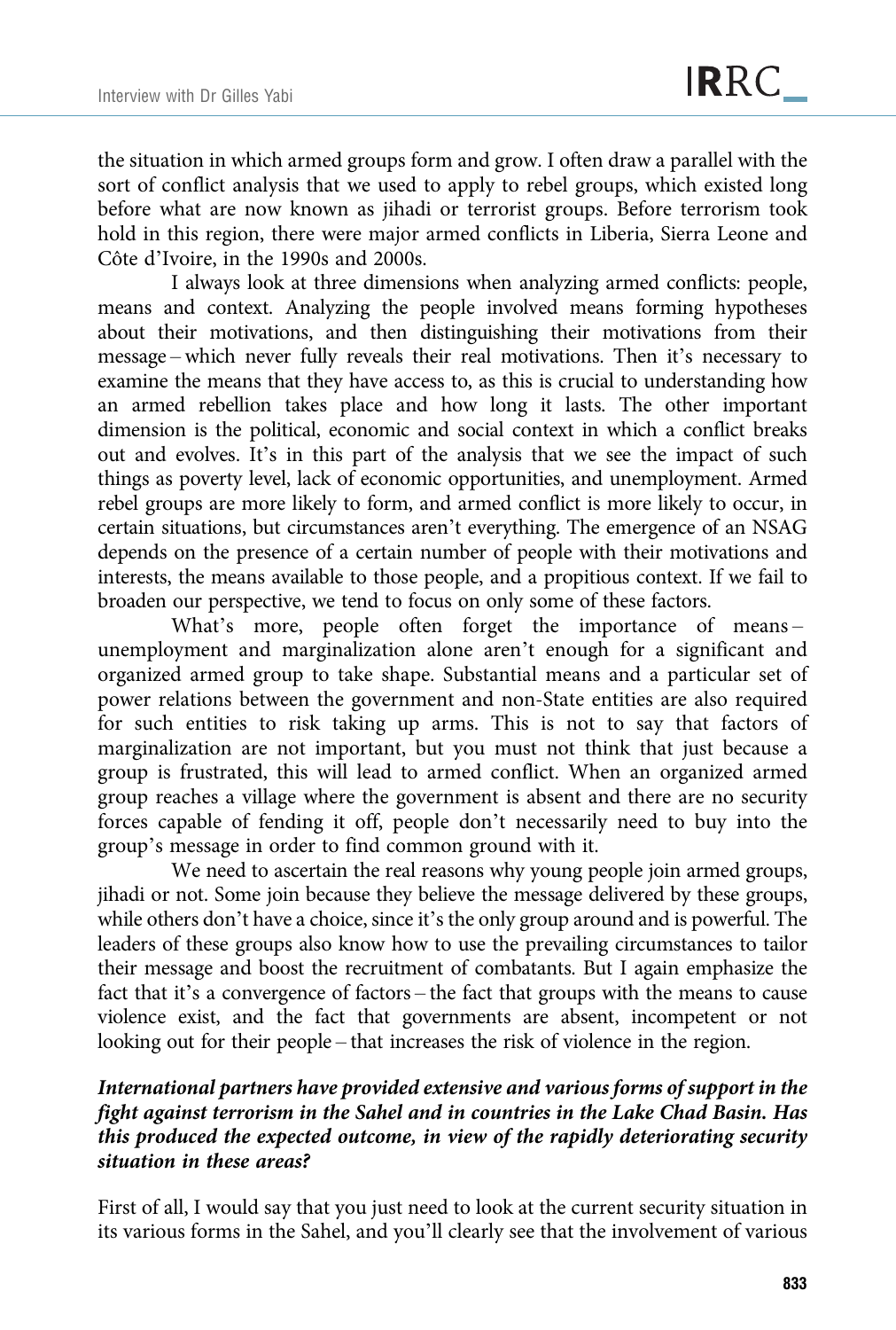international partners has not been enough to restore security since 2012 – and this includes France's intervention in 2013. When we consider how the situation has evolved, it's clear that the forms of violence and risk have changed, and the area affected has expanded from Mali's north towards the centre and then towards neighbouring countries.

Secondly, from an analytical perspective, we must be honest and admit that we cannot simply compare the before and after. We must take into account the idea that we don't know what would have happened in the absence of this international effort. The situation could very well have got worse without it. We must keep that in mind when discussing the impact of international involvement.

And when it comes to outside intervention – without looking at each instance in detail – it's important to underscore the fact that a lack of clear objectives combined with the involvement of numerous entities with sometimes diverging agendas adds a layer of difficulty to the challenges facing these countries. Not only is there a need for coordination, but the partners that intervene in the region must come to a very clear agreement on objectives that dovetail with those of the countries of the region and, especially, the people. This sort of political groundwork is key to ensuring that international involvement is not perceived by the people of the Sahel as adding to their problems, but rather is seen as part of the solution. There is much work to be done in this area, to clarify objectives and interests on all sides.

# The violence being committed in various countries of the Sahel and West Africa is increasingly factional in nature. What is the role of religion in this regional dynamic?

I would reiterate the need to avoid analyses that focus on individual factors while ignoring others, as this obfuscates the link between the situation resulting from medium- and long-term changes on the one hand and short-term triggering factors on the other. The religious factor is important in the Sahel's political dynamics, but it is not necessarily the most important one and is certainly not the only one. The current situation in the Sahel countries is the result of what was done for twenty, thirty or more years in each of these countries.

What we observe today, particularly in terms of the weakening of States, is a relatively long-term process: governments are not physically present in communities, including those farthest from the capitals, and they have failed to develop educational policies that could cover a larger proportion of the population and enable more people to take part in public policies and politics.

These dynamics have evolved in tandem and under outside influences – including religious ones. If we look at the countries of the Sahel, we are well aware that radical religious currents that diverged from those already present in the region have gained in influence over the past twenty years. Over time, this has led to conflicts between people who practice traditional Islam and the new currents, whose imams are trained differently – in some cases in Gulf countries. The religious factor mustn't be underestimated, and it plays a role in how Sahel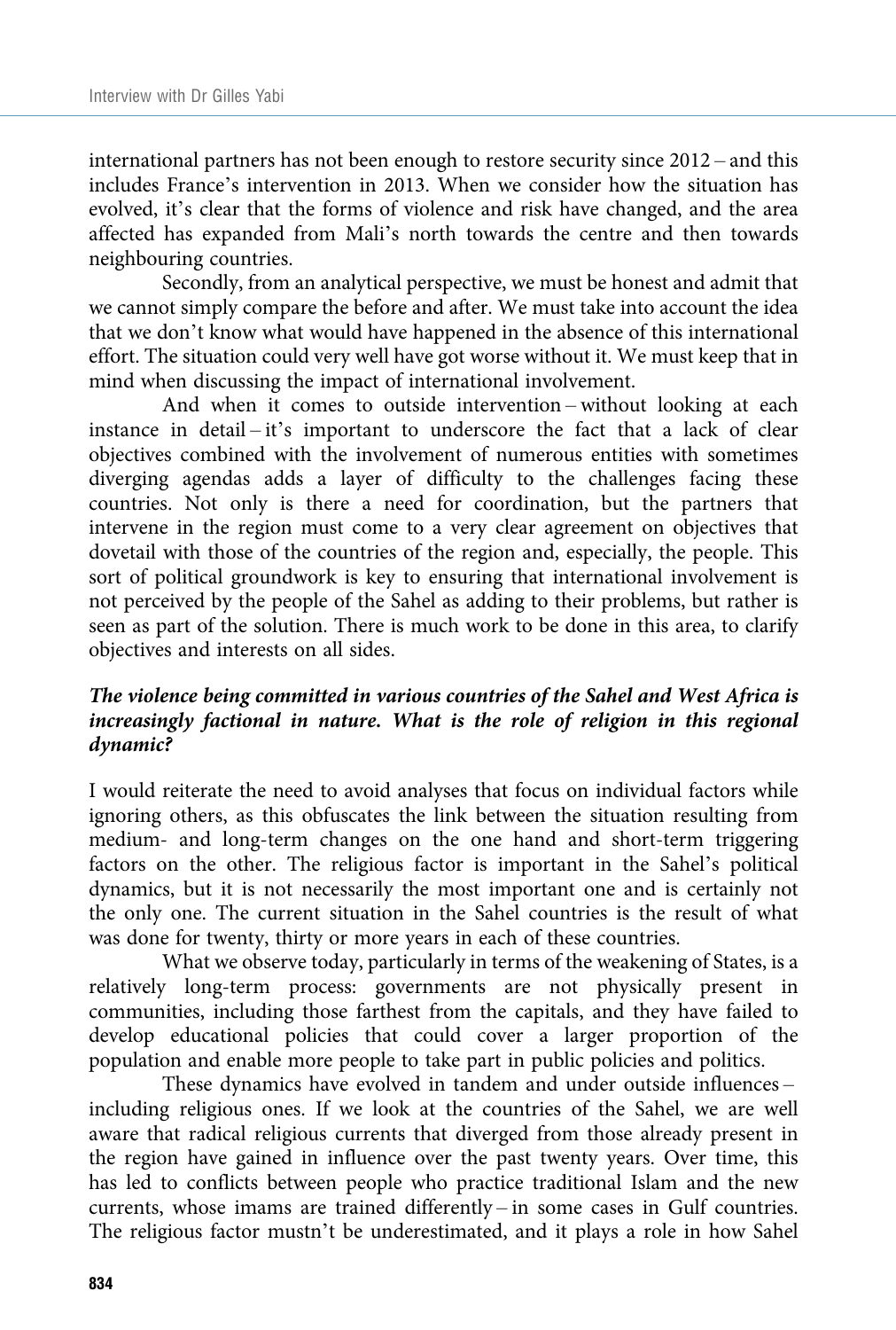countries have changed over the past two decades. The success of jihadi groups is linked to what is happening in neighbouring countries, how society has changed, and the weakening of the State. If you don't clearly recognize the fact that the number of religious groups has expanded as the State – and its ability to educate people – has weakened, then you can't fully understand the religious dynamic that has led to the current situation.

Community-related factors and relations between ethnic groups in the Sahel also call for an analysis of the situation on the ground, including long-term changes in how governments function. Countries of the Sahel, like most African countries, are extremely diverse in terms of ethnicity, religion and culture. One of the dimensions of State collapse or, to be more precise, the failure of States to consolidate their strength in recent years can be traced to the failure to build political models that are able to accommodate this diversity and manage it effectively. This has created a lack of both cohesion and support for a vision of government that promotes unity and that respects and values internal diversity. I largely ascribe the changing situation in the region to what was not done at the political level in terms of building governments that are in step with people's needs and able to manage the complexity of Sahel societies.

The level of violence against civilians appears to have been heightened by the rivalry between the Group for the Support of Islam and Muslims [GSIM] and the Islamic State in the Greater Sahara [IS-GS], on one side, and Islamic State's West Africa Province [ISWAP] and the group commonly known as Boko Haram, on the other. Is this a sign that violence is now the only possible manifestation of the power relationship between these two sides in the Sahel and Lake Chad regions?

It's very clear that there is a difference in how these groups operate. There's probably also a difference in their deep-seated motivations – although we can only speculate about those. I think that the ways in which an armed group operates provide key insights into the nature of the group and how we should handle it. Dealing with an armed group that considers it legitimate to attack civilians is very different from dealing with one that believes that only soldiers and government officials should be targeted. Violence is not justified in either case, but the choice of targets and the methods used say something about the people we are dealing with and how we can go about resolving the conflict.

There is a growing number of groups undermining the security situation in the Sahel region and the Lake Chad Basin, and this is adding to the violence. Not only do these groups view the government and its outside partners as adversaries, but we also see that these groups are competing with each other for control over territory, which leads to more violence. The rising number of armed groups, along with their rivalry with each other – particularly GSIM and IS-GS – is only exacerbating the violence and making things harder for civilians. I also think that Boko Haram's splintering is linked to what is now happening in the Lake Chad Basin.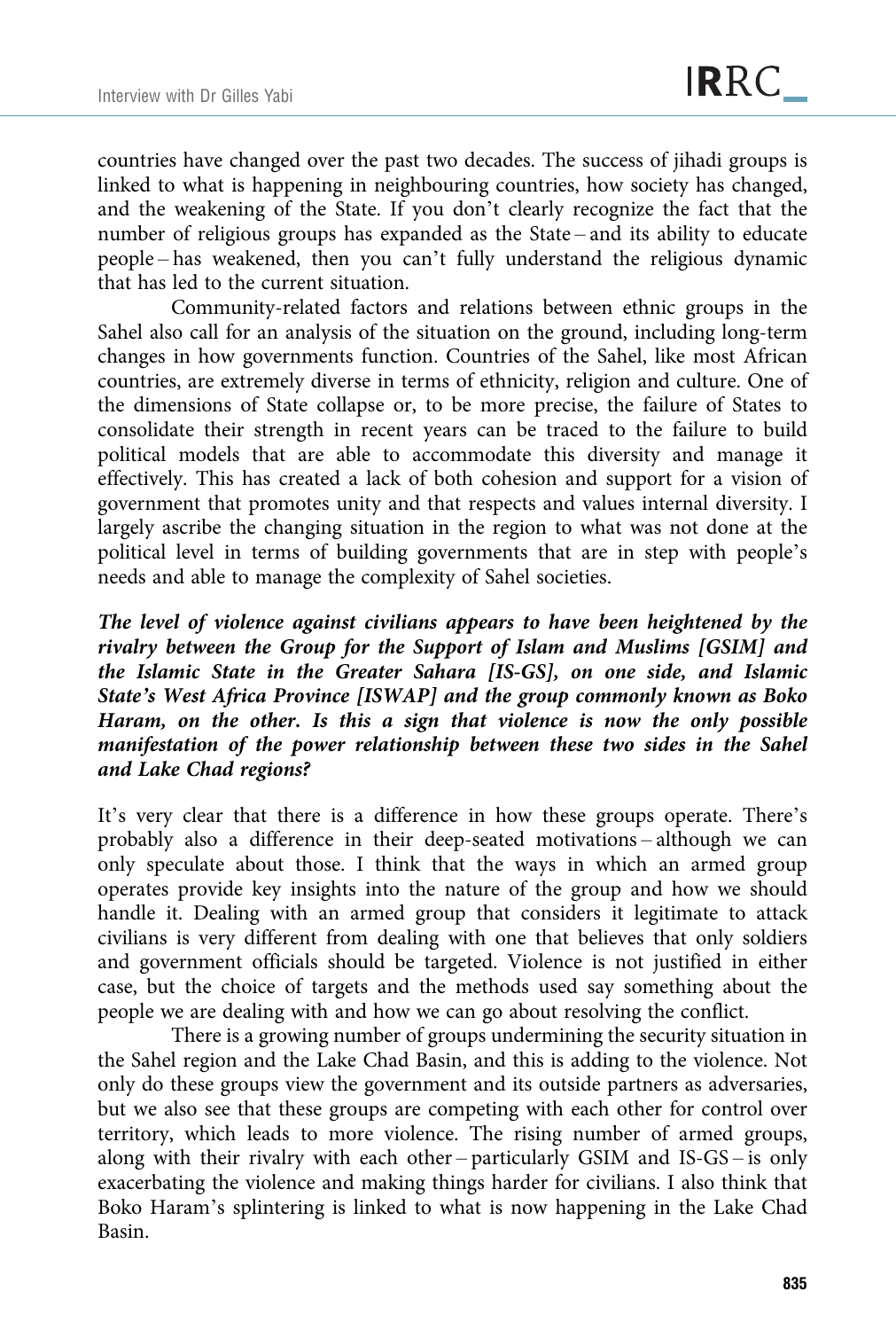What's more, the fact that ISWAP – which is very well equipped and much better organized than Boko Haram was under Abubakar Shekau – is now ascendant in Nigeria clearly shows the dynamic at work: the strongest armed groups, which are usually those with the most military resources, often win. This brings us back to the question of means and of the importance of maintaining a power advantage over these armed groups, especially those that go after civilians.

Another point, when we discuss violence against civilians, is that in many cases in Burkina Faso and Mali we have seen massacres of civilians perpetrated by community-based militias. This means, once again, that instead of focusing solely on designated terrorist groups, we have to look at every group that subverts the security situation. Regardless of who carries them out, civilian massacres in particular must be met with an extremely firm response, otherwise the message that is sent out encourages further attacks.

# Some people, particularly in Mali and Burkina Faso, have spoken out in favour of entering into dialogue with NSAGs.<sup>1</sup> Would engaging religious-based NSAGs – GSIM, IS-GS and others – in a peaceful political process that ended their use of violence be a potential long-term solution?

The question of how to respond to the current risk situation is one of the most difficult ones. I would say that there's a pragmatic dimension first. The fact that people are talking a lot about the dialogue option is because we've seen that the situation has not improved despite the military interventions. The idea is that maybe we should try something else, such as a political approach based on dialogue. In this sense, it's a default option. There is some logic to it, since the security situation in which we find ourselves has a growing cost for civilians and for these governments, especially since the crisis in the Sahel has already dragged on for ten years. And things could very easily continue this way for another ten years. This is why we need alternative approaches.

But whether or not we should enter into a dialogue with non-State entities is not just a question of principle. It's also about how to do it, with whom, and what will be discussed. And the potential for dialogue must not suggest that there will be no parallel military response; to my mind, the two are not mutually exclusive. Yet I would also point to the differences among NSAGs. There is less of a desire to sit down with armed groups that are prepared to massacre civilians than with groups that place certain limits on the use of violence. And even if we talk, we won't necessarily come to an agreement.

Using dialogue doesn't mean that we renounce the use of force, however, so I'm in favour of dialogue as one more option, in addition to those that have been used so far, and even as a necessary option given the precarious security situation, but I think it would be a mistake to think that all these armed groups

<sup>1</sup> International Crisis Group, Frontière Niger-Mali: Mettre l'outil militaire au service d'une approche politique, Africa Report No. 261, Brussels, 12 June 2018, available at: [www.crisisgroup.org/fr/africa/](https://www.crisisgroup.org/fr/africa/west-africa/mali/261-frontiere-niger-mali-mettre-loutil-militaire-au-service-dune-approche-politique) [west-africa/mali/261-frontiere-niger-mali-mettre-loutil-militaire-au-service-dune-approche-politique](https://www.crisisgroup.org/fr/africa/west-africa/mali/261-frontiere-niger-mali-mettre-loutil-militaire-au-service-dune-approche-politique) (all internet references were accessed in May 2022).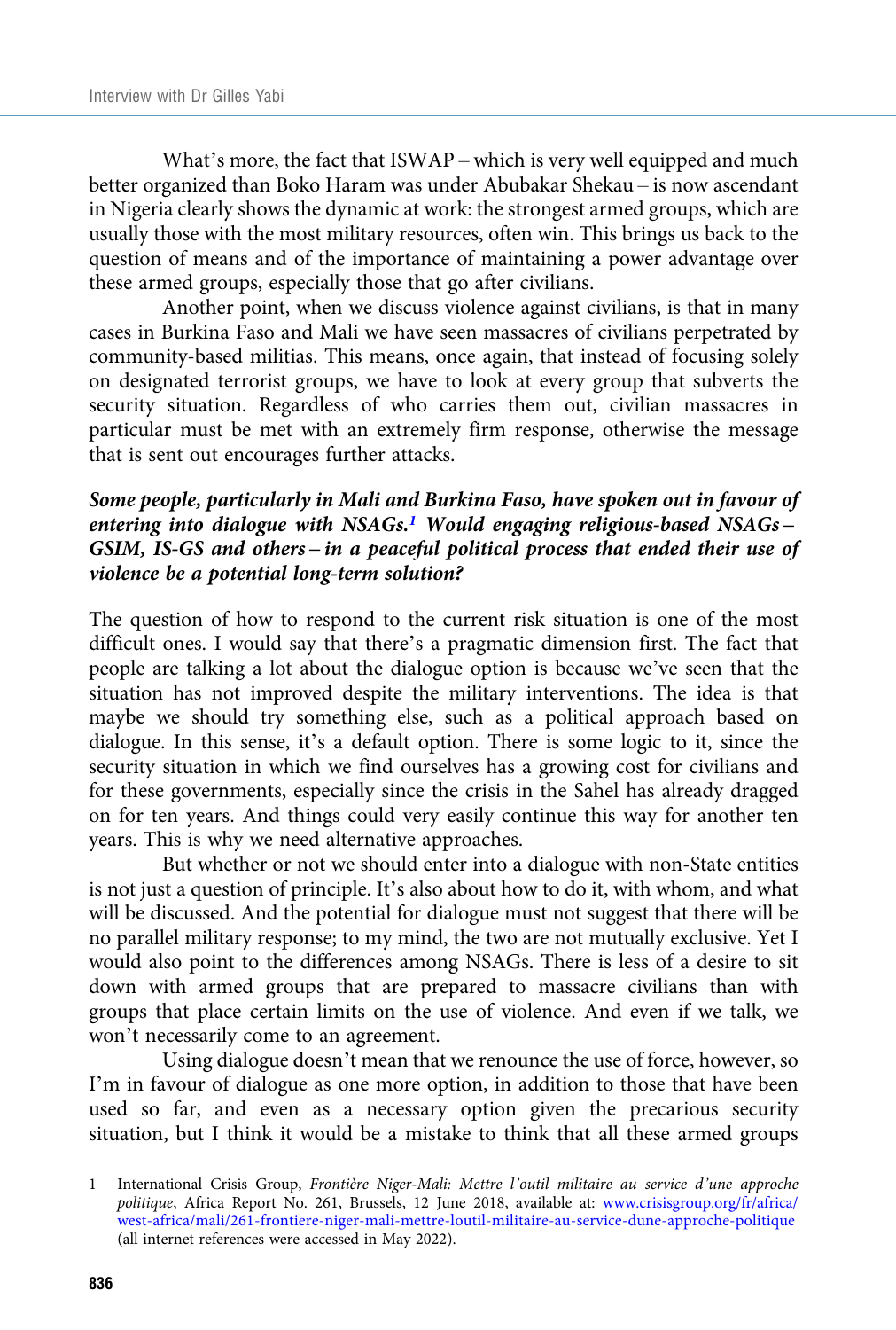have only a political agenda and that States which are very weak militarily are in a position to negotiate agreements that will result in lasting peace in the region.

I think that dialogue with armed groups can lead to short-term results, but we mustn't ever forget the medium and long term. So we have to be very careful about what is put on the table when negotiating with armed groups. If it's going to permanently weaken the government or restrict freedoms in part of the country, we need to be very careful about the medium- and long-term effects. The dialogue must take place within a framework, with limits set on what is negotiable and what isn't.

There is an assumption that nomadic communities, which do not benefit from government programmes, are expressing their frustrations and grievances with governments by participating in the current spate of violence in the Sahel. Is there something to this? Boubacar Ba, a researcher at the Centre for Governance and Security Analysis in the Sahel, notes: "The Peul community finally rebelled against their exclusion from production systems, governance and justice. Their anger was directed not just against the government, for reasons of justice and political representation. They were also focusing their attention on various aristocratic Peul families, which used their position, in collusion with the government, to weaken herders and reduce their status to that of social juniors."<sup>2</sup>

More broadly, there are a number of communities that, in many countries in the region, have had the feeling of being marginalized. It's true, nomads – the region's livestock breeders – often feel that they are left out, and at times feel humiliated and repressed, particularly by government officials. When there are communities that feel that government officials don't recognize them, don't respect them, and maybe don't consider them full citizens, and when there is no connection between government officials and these communities and individuals, it's clear that violence may be one way of getting revenge and turning the power relationship on its head.

With regard to what's happening in the centre of Mali, researchers have published numerous studies showing the extent to which the frustrations of Peul herders have aided the rise in armed groups whose message stands in stark contrast to the government's practices in the area of justice. It's very clear that the sense of injustice is a very strong incentive pushing people to commit violence – that's true all over the world. Historically, the sense of injustice has been a powerful factor spurring communities to action, even to the point of taking up arms to defend themselves and upend power relations.

Here I would like to refer back to the idea of frustration combined with the means to commit violence. There's a big difference between a community that is

<sup>2</sup> Nathalie Prevost, "Les accords se multiplient entre les djihadistes peulhs et les autres ethnies", Mondafrique, 29 April 2021, available at: [https://mondafrique.com/les-accords-entre-les-peuls-et-les](https://mondafrique.com/les-accords-entre-les-peuls-et-les-djihadistes-pourraient-embraser-le-mali/)[djihadistes-pourraient-embraser-le-mali/.](https://mondafrique.com/les-accords-entre-les-peuls-et-les-djihadistes-pourraient-embraser-le-mali/)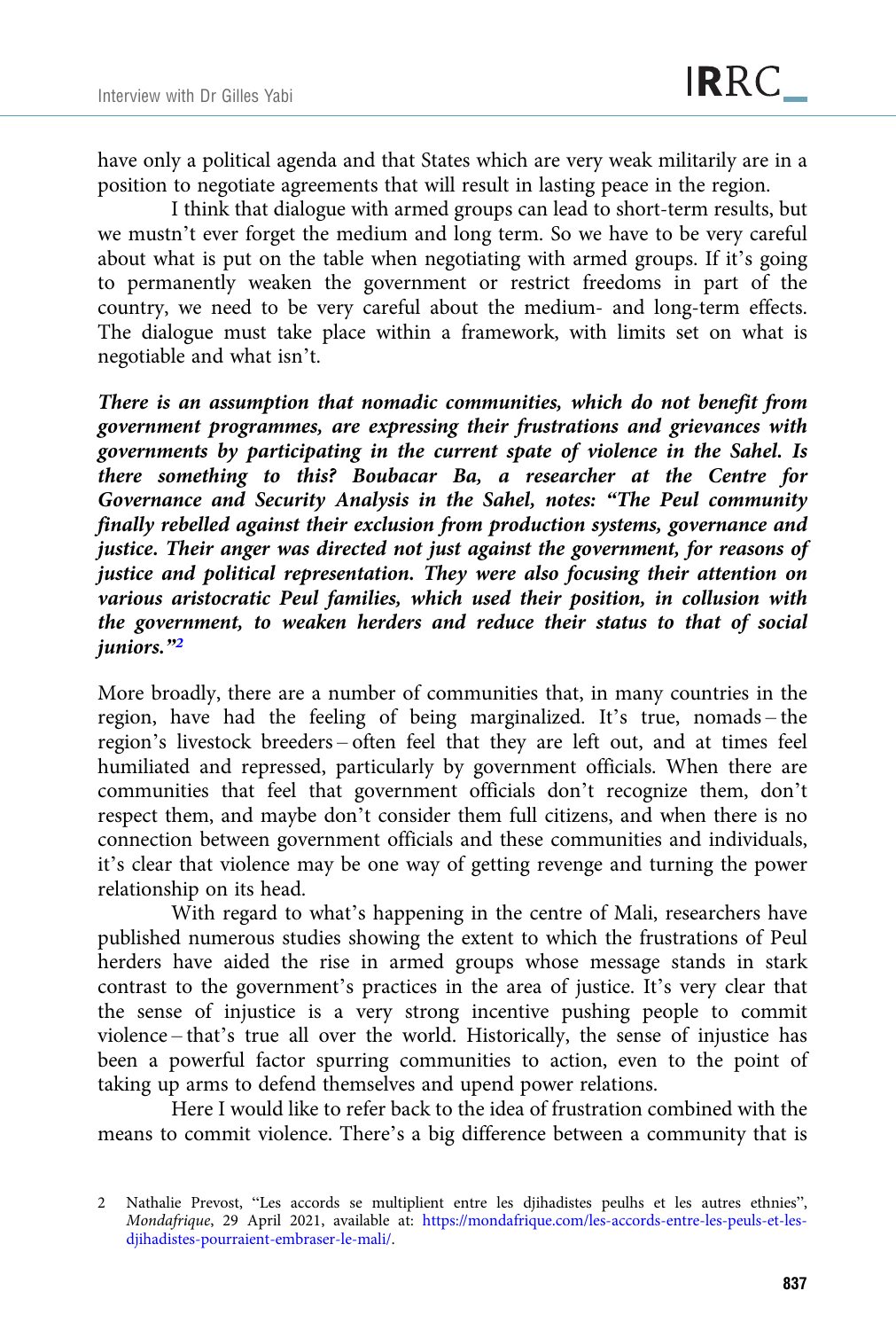discontented, frustrated and marginalized, but which doesn't really have access to significant means of violence – maybe they can only get their hands on traditional weapons, as there have indeed always been minor conflicts in the region – and the same type of community equipped with weapons of war. I think that not enough attention is paid to that difference.

When, in a region or country, there's an abundance of weapons of war and armed groups arriving with combatants at a given point in time, existing frustrations are likely to take on a violent dimension simply because now there are substantial means of violence at hand. This also highlights the need to focus more on the proliferation of weapons of war and on ways of reducing armed violence, but also, once again, to be careful not to think that all NSAGs necessarily represent the communities they claim as their own or that they have taken up arms to safeguard these communities' well-being.

## In your view, how is the situation in Libya continuing to affect the spiral of violence in the Sahel?

Libya has obviously been one of the most important external factors affecting the security situation in the Sahel since the crisis broke out in 2011–12. The events in Libya resulted in that country's political destabilization. The country was under the highly personalized and authoritarian rule of Muammar Gaddafi, although there was some control over the State apparatus, borders and the spread of weapons. Gaddafi's removal by the Western forces of NATO and the demise of his regime, which was not very institutionalized, led to the country's collapse several months later. Then came chaos, during which the country's entire security system was dismantled and its store of weapons was widely plundered – it was a massive inventory, given the country's oil wealth and the fact that Gaddafi spent lavishly on weapons, including the most recent ones.

This initial impact wore on, as the weapons that were removed didn't make their way back. These weapons now circulating in the region only added to those left over from past armed rebellions on the continent and to those that came from the national armies – we mustn't forget that much of the weaponry of NSAGs was acquired during attacks on the regular armed forces and in some cases came from corrupt members of the defence and security forces. The spread of weapons is the most salient impact of the events in Libya.

But there is also a political effect that should not be downplayed. Gaddafi had an important role in managing the political situation in the Sahel – regardless of what one may think of his effectiveness – as he invested huge amounts, had connections with heads of State and was able to influence armed groups one way or the other thanks to his financial resources.

I would also mention the fact that little is said of other possible influences apart from Libya. It's important to look at the map and reflect upon all the countries in the Sahel neighbourhood that play an important role. When Libya stopped wielding influence, the geopolitical landscape in this part of the continent was reshuffled in a way that clearly did not promote stability in the Sahel.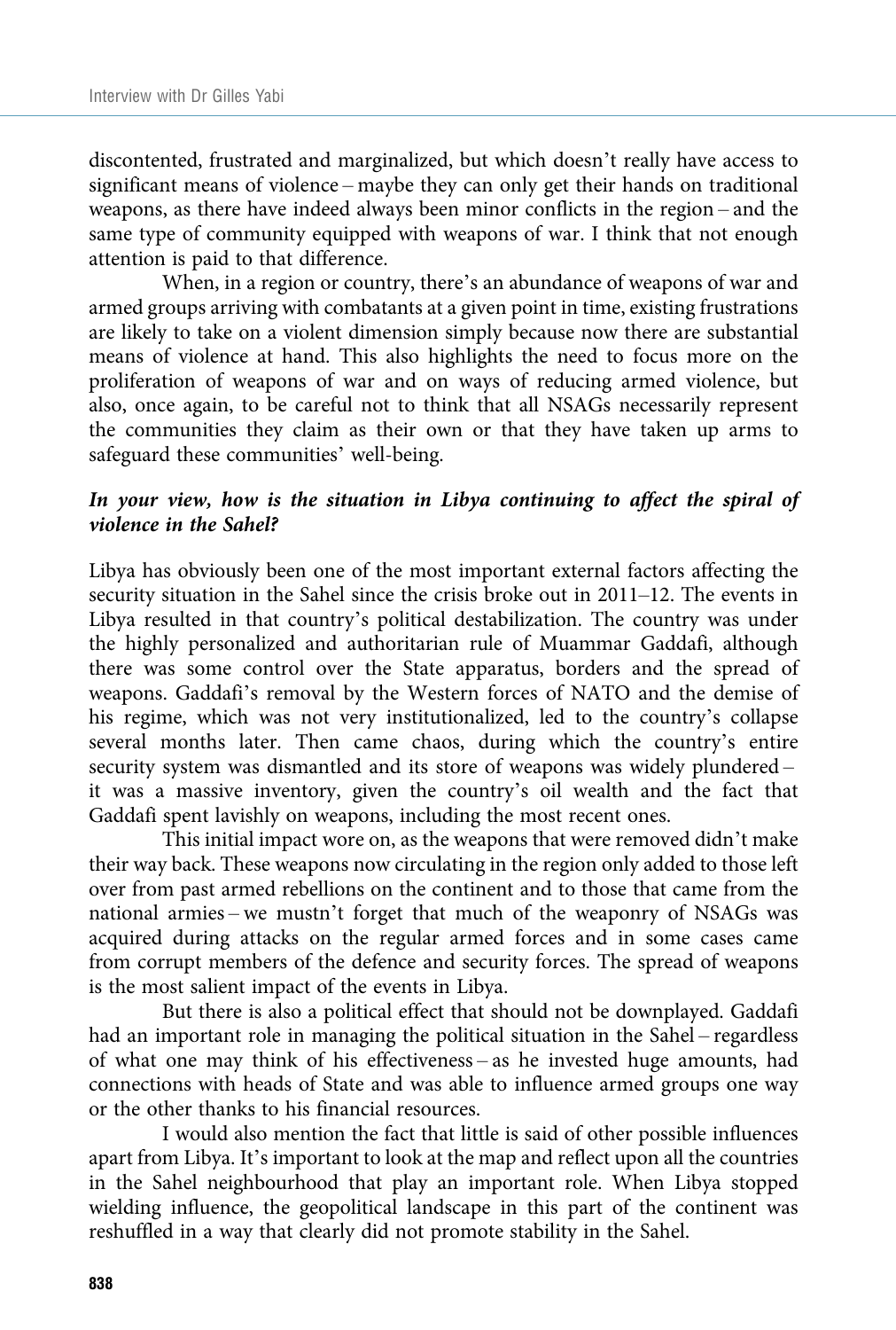In what way do the events that took place in Mali since August 2020 and in Chad in spring 2021 represent another factor of destabilization for the Sahel? Could the death of President Idriss Déby herald a change in how the political and military strategies employed in the Sahel and Lake Chad Basin are designed and implemented?

The events in Chad and Mali have changed the security and political scenario to an extent. Mostly, they point to the limits, however obvious, of the personalization of power. Knowing the internal situation in Chad, which has always been very fragile in terms of security, but also in terms of economics, politics and governance, it was very clear from the start that someone like President Déby could not be counted on to play a major role in the Sahel over the long run. A president, who is human like all of us, can suddenly die, and we quickly see the impact on the country, both domestically and in its external relations. Déby's death showed that security responses by a regime dependent on one man are extremely weak.

The coup d'état in Mali highlights the paramount importance of domestic political groundwork. Malian leaders will have to agree on at least a minimum set of issues in order to preserve the country's unity. Mali remains at an impasse to this day, with sharp divisions over fundamental questions within the political class and within society itself. Recurrent instability at the political level obviously makes it impossible to produce sustainable responses to the security situation.

Political developments in Chad and Mali thus add a further layer of uncertainty. Both countries are experiencing a transition, and no one knows how these processes will play out politically, and this translates into uncertainty for the entire region. In the Sahel, if Mali's political situation does not stabilize, the whole region will continue to be extremely vulnerable. So it's very important for the transition in Mali to receive the support needed to ensure it produces a satisfactory result that opens the way to the necessary institutional, political and security-related reforms.

What are the strengths and weaknesses of neutral and impartial humanitarian work in the Sahel, and what challenges do humanitarian organizations face? Do you think that States and armed groups there support humanitarian principles, including the Fundamental Principles of the International Red Cross and Red Crescent Movement? Have you seen any changes in how humanitarian work is carried out in the Sahel in recent years?

It's important that the humanitarian principles you mention be absolutely maintained and defended, regardless of the security risks in the region. It's clear that when you're dealing with NSAGs, including groups that use terrorist methods, it's more difficult to get people to comply with these principles. Humanitarian organizations are used to operating in various types of high-risk situations and armed conflicts, but they may have less experience in situations where armed groups employ terrorist methods and where it is impossible, or at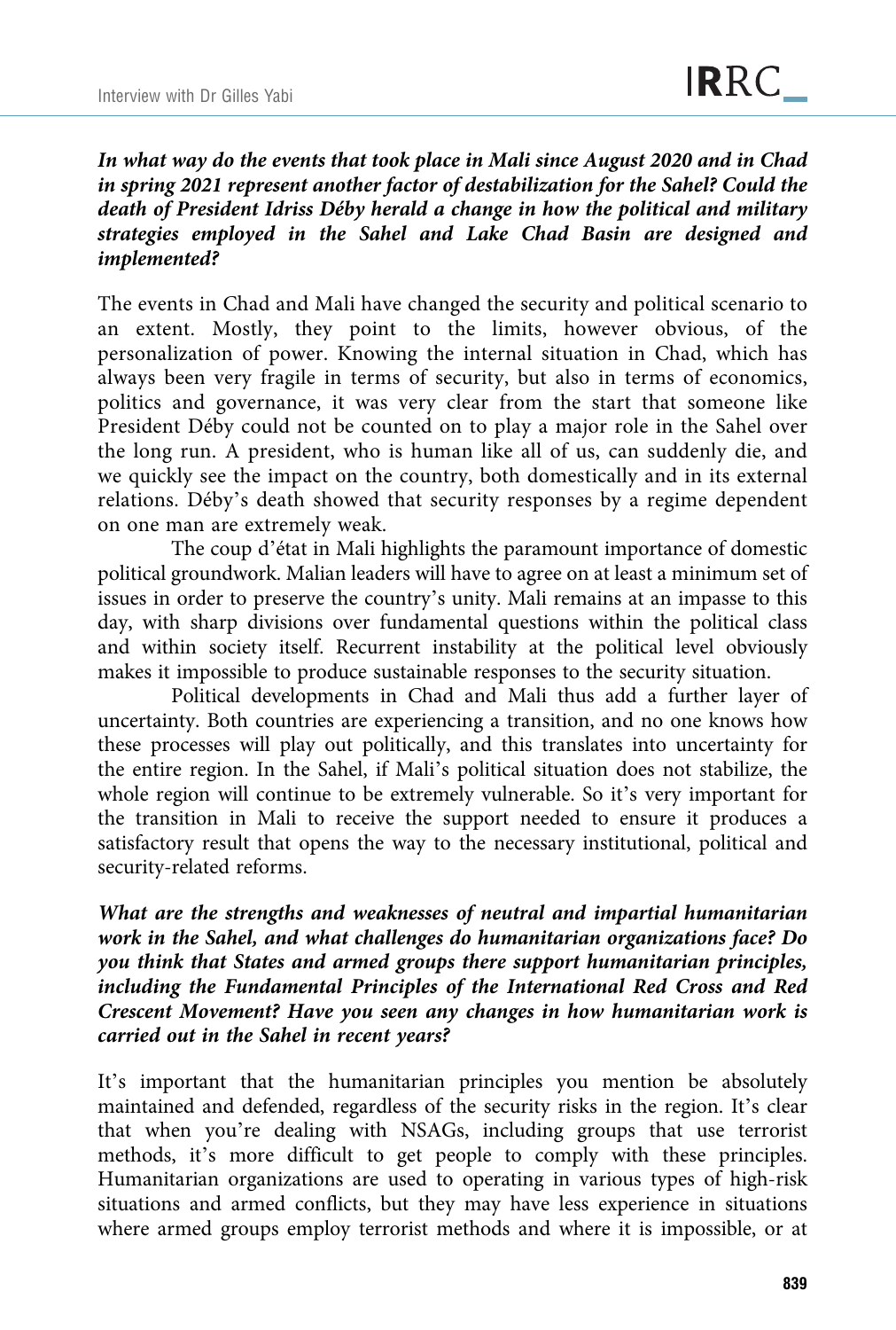least very difficult, to engage with armed groups and get them to comply with humanitarian principles and allow humanitarian work to be carried out.

As to whether things have changed, humanitarian work has been made more difficult by the presence of a wide range of NSAGs that operate differently and use violence in different ways, such as in their choice of targets. In recent years, many attacks and hostage-taking attempts have been perpetrated directly against humanitarian organizations. This clearly shows that it is even more difficult now than it was before to completely safeguard humanitarian work. These humanitarian organizations must therefore adapt, and they are doing so quite well.

Their humanitarian work is clearly indispensable, given, for example, the large numbers of displaced people today in Burkina Faso. But I would also point out that it's important for the region's citizens and governments to set a goal of making this humanitarian work less and less necessary. Countries in this region need to develop the capacity to respond to situations of humanitarian distress. This means strengthening the region's own humanitarian structures, ensuring that States and regional organizations like the Economic Community of West African States assume greater responsibility in the humanitarian realm. Africa's youth also support such an increase in autonomy. And this is an important issue when it comes to moving things forward, so that in ten or fifteen years we're not having the same conversation about increasing humanitarian needs.

# In view of current geopolitical trends in the Sahel, what is your outlook ten years from now, and how does it affect the advice you would give local, national and international decision-makers?

There are two ways of looking at the Sahel ten years from now. The first is to simply take the current situation and extrapolate. In this case, it's very difficult to be optimistic, since there's very little visibility and a lot of uncertainty, including in the area of security. Despite all the talk of the "double nexus" – security and development, or humanitarian work and development – or the "triple nexus" – security, development and humanitarian work – depending on who is talking, the current security situation is a real obstacle to major economic and social progress and to the redeployment of the State. In Mali, as is true elsewhere in the Sahel, there is a lot of talk about redeploying the State so that it has a greater presence in remote regions. But for this to be more than a slogan, the security situation will have to improve. Otherwise we will never be able to have doctors, teachers, nurses and government officials who stay where they are assigned, if the risks they face are very steep.

The second way of looking ten years down the road is to ask what choices have to be made in view of the current situation, the region's resources and international involvement. For me, these choices must address the need to restore a base level of security; the need to bolster local economies and create opportunities, particularly for young people; and the need to substantially